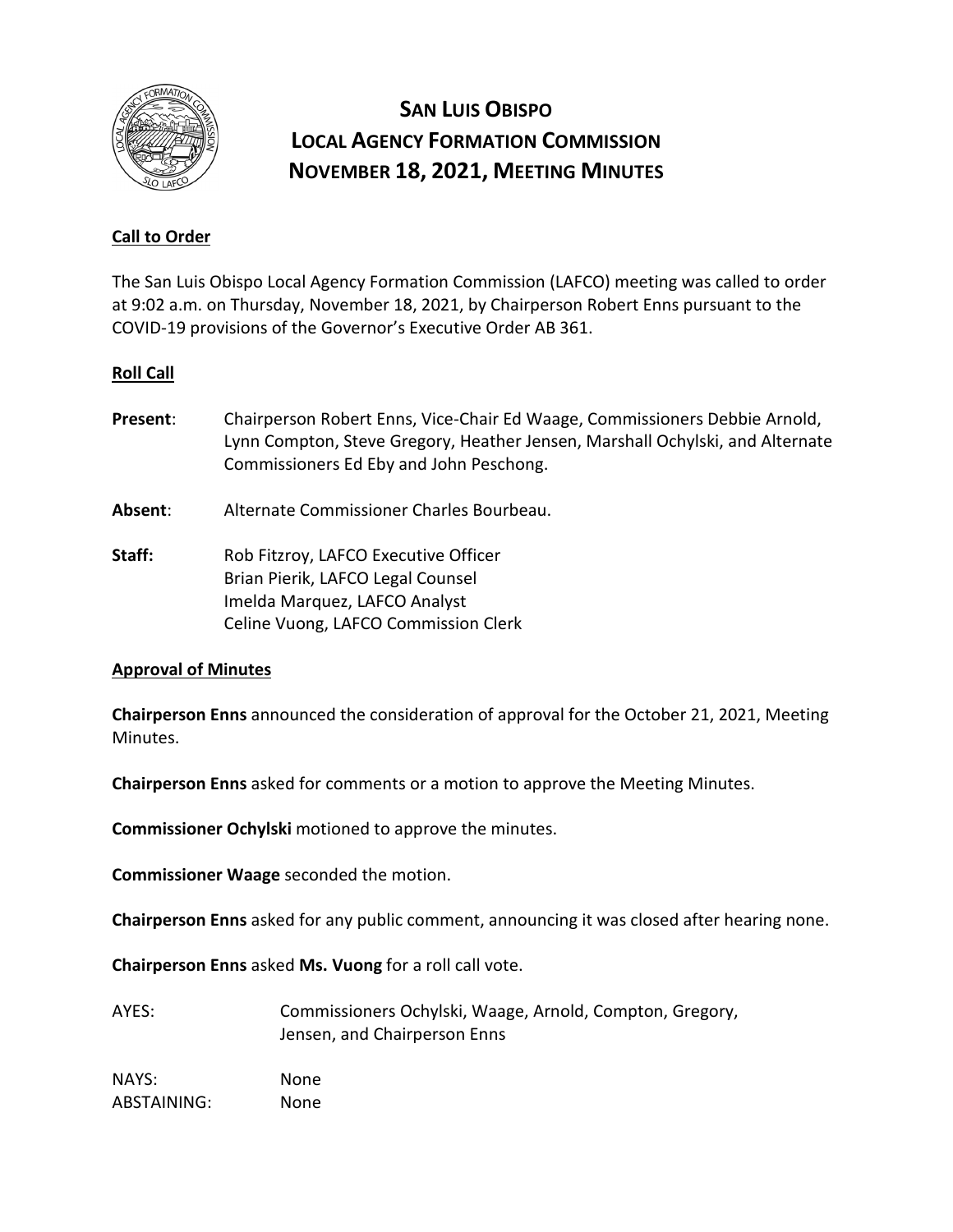The motion passed with a unanimous roll call vote.

## **Non-Agenda Public Comment Period**

**Chairperson Enns** announced non-agenda public comment period and asked if there were any written or live comments.

**Ms. Marquez** announced there were none.

**Chairperson Enns** thanked **Ms. Marquez** then closed the public comment period.

#### **Consent Agenda**

- **A-1:** Resolution Regarding Commission Meetings Held by Teleconference as Provided by AB 361 (Consider Approval of Resolution)
- **A-2:** 2022 Annual Meeting Schedule (Recommend Review and Approve)

**Chairperson Enns** announced public comment period and asked if there were any written or live comments.

**Ms. Marquez** announced there were none.

**Chairperson Enns** thanked **Ms. Marquez** then closed the public comment period.

After closing public comment, brought it back for a motion.

**Commissioner Arnold** motioned to the consent Agenda item.

**Commissioner Waage** seconded the motion.

**Chairperson Enns** asked **Ms. Vuong** for a roll call vote.

AYES: Commissioners Arnold, Waage, Compton, Gregory, Jensen, Ochylski, and Chairperson Enns

NAYS: None

ABSTAINING: None

The motion passed with a unanimous roll call vote.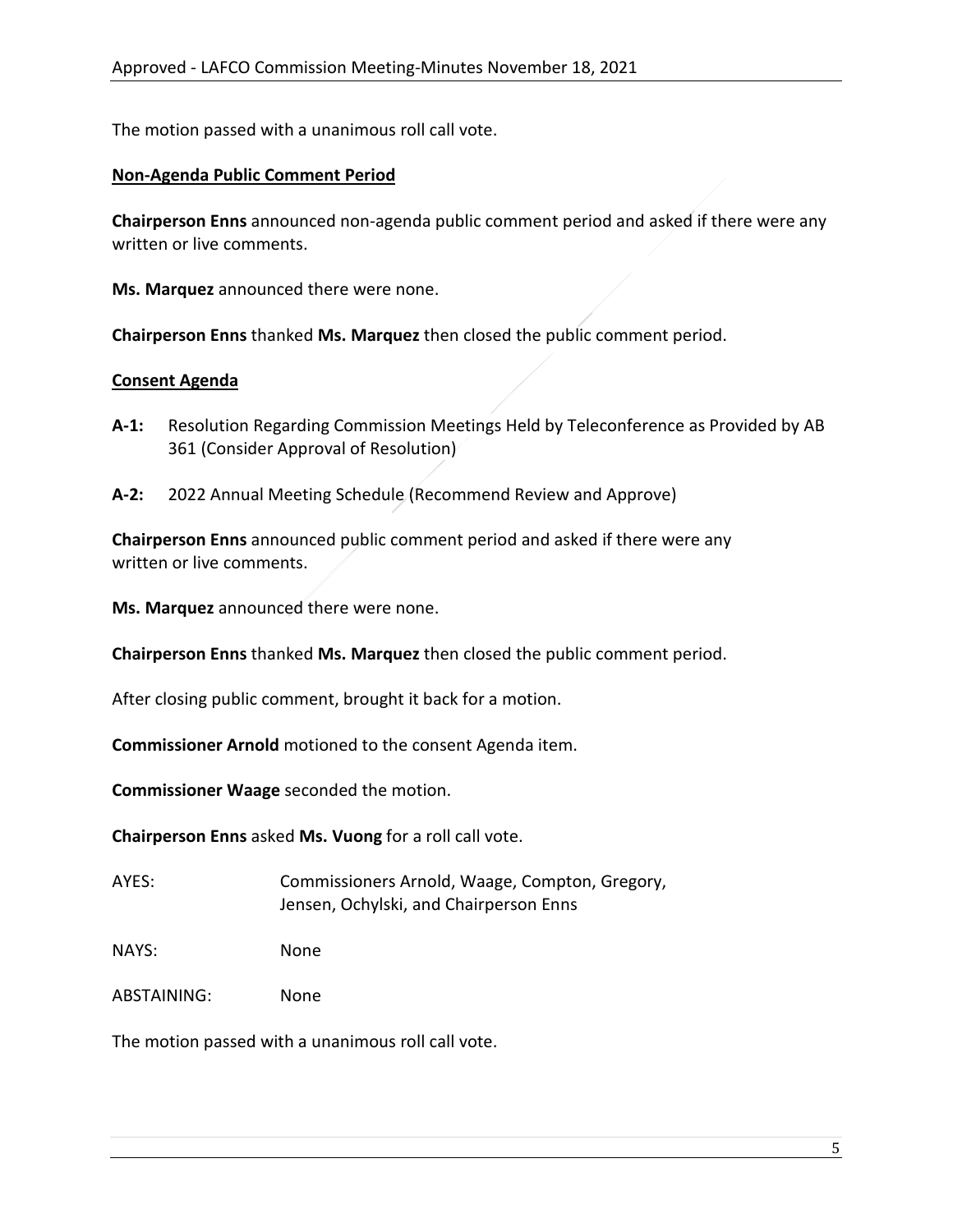## **Regular Matters**

**B-1:** Annexation #90 and Sphere of Influence Amendment to the City of Paso Robles (Gateway) LAFCO File No. 3-R-21 (Recommend Review and Approve)

**Commissioner Compton** announced recusal from the agenda item to avoid a conflict of interest because the project proponents contributed to her campaign. **Alternate Commissioner Peschong** stepped in for her.

**Mr. Fitzroy** introduced and presented the item.

**Chairperson Enns** announced public comment period and asked if there were any written or live comments.

**Ms. Marquez** announced there were none.

**Chairperson Enns** thanked **Ms. Marquez** then closed the public comment period. After hearing none, introduced the start of Commissioner comments.

**Chairperson Enns** opened the floor to Commissioner comments of staff to which multiple Commissioners had questions.

**Commissioner Ochylski** had a general question regarding if the layout of the project had changed since the last study session.

**Warren Frace,** City of Paso Robles Director of Community Development answered the question and revealed there were no changes to the site plan.

**Commissioner Waage** had a question about the process to approve the sphere of influence and annexation. He was also curious about if the Sphere of Influence resolution needs approval since it did not include approval, was wondering if he was missing something.

**Mr. Fitzroy** answered the requests and made a revised amendment to the resolution so that the sphere of influence and annexation are now included, and that they should be included for the record.

**Commissioner Waage** had another curiosity that because we have to prove the annexation, will we need this in two parts?

**Mr. Fitzroy** responded by saying that the two parts can be approved simultaneously over one resolution.

**Chairperson Enns** had a question about the groundwater wells in Paso Robles.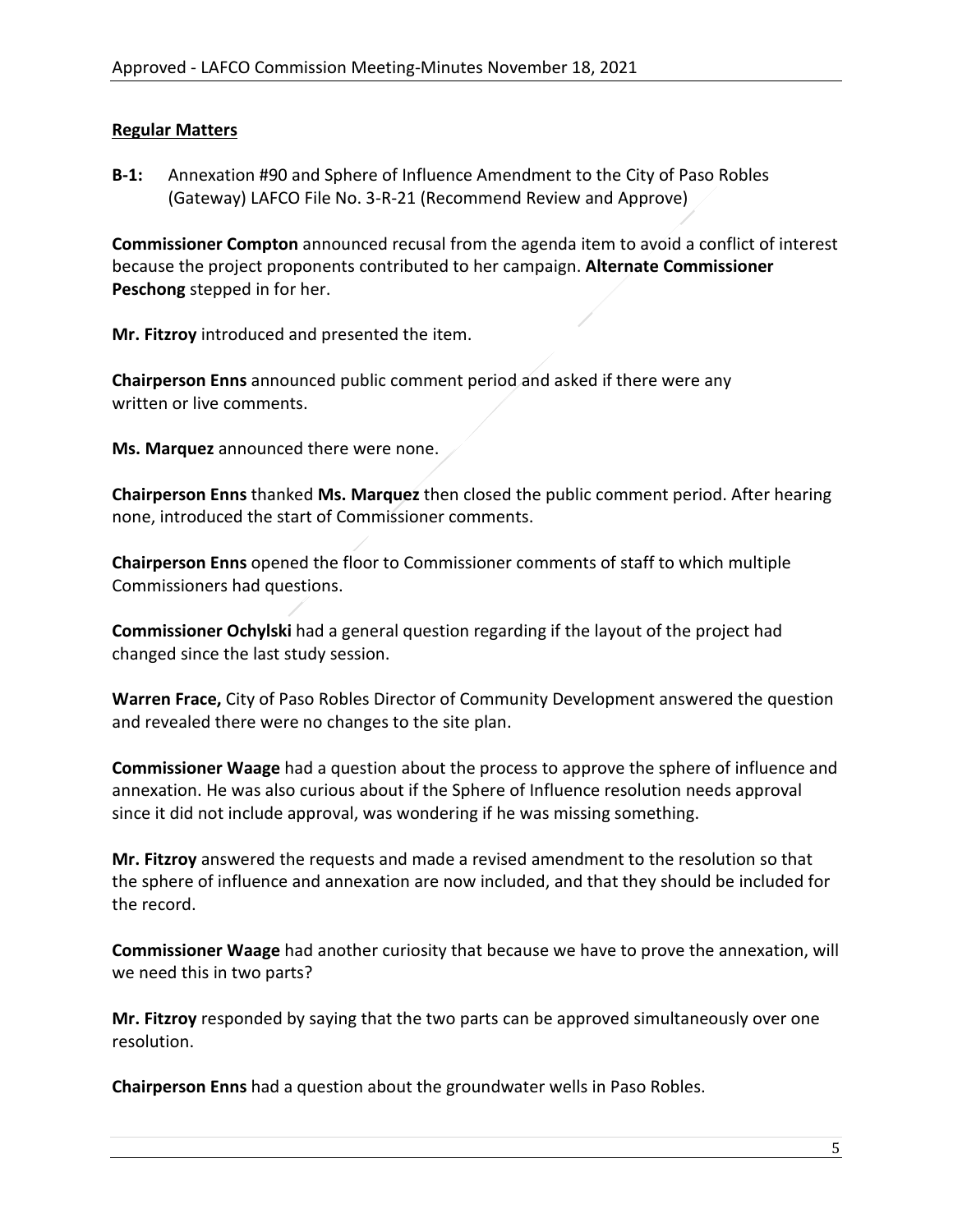**Mr. Fitzroy** directed the question to **Christopher Alakel,** City of Paso Robles Director of Public Works to answer.

**Christopher Alakel** responded to the questions asked of him.

**Chairperson Enns** followed up with more questions about the state of the wells in the future.

**Christopher Alakel** countered to the questions asked of him.

**Chairperson Enns** thanked **Mr. Alakel** for his responses but had one more question to ask about the unused wells.

**Mr. Alakel** replied to the question about unused wells to the best of his abilities.

**Chairperson Enns** thanked **Mr. Alakel** for his time and his answering of questions before asking if there were any written or live comments.

**Ms. Marquez** announced there were none.

**Chairperson Enns** thanked **Ms. Marquez** then closed the public comment period. After hearing none, introduced the start of Commissioner comments.

**Commissioner Arnold** started by thanking everyone involved in the project, and gave praise to the project.

**Commissioner Waage** commended the project for being well-thought out and reiterated our need for economic development in that area.

**Commissioner Gregory** extended his thanks to the Furlotti family, to the City of Paso Robles staff, and to **Mr. Fitzroy**.

**Alternate Commissioner Peschong** additionally thanks the staff at LAFCO for organizing the presentation, the City of Paso Robles for their efforts, and to the Furlotti family.

**Chairperson Enns** brought it back to the board for a motion on both actions.

**Commissioner Gregory** made a motion to approve the first action.

**Alternate Commissioner Peschong** seconded the motion.

**Chairperson Enns** asked for any other Commissioner comments, seeing none, asked for a roll call vote.

**Chairperson Enns** asked **Ms. Vuong** for a roll call vote.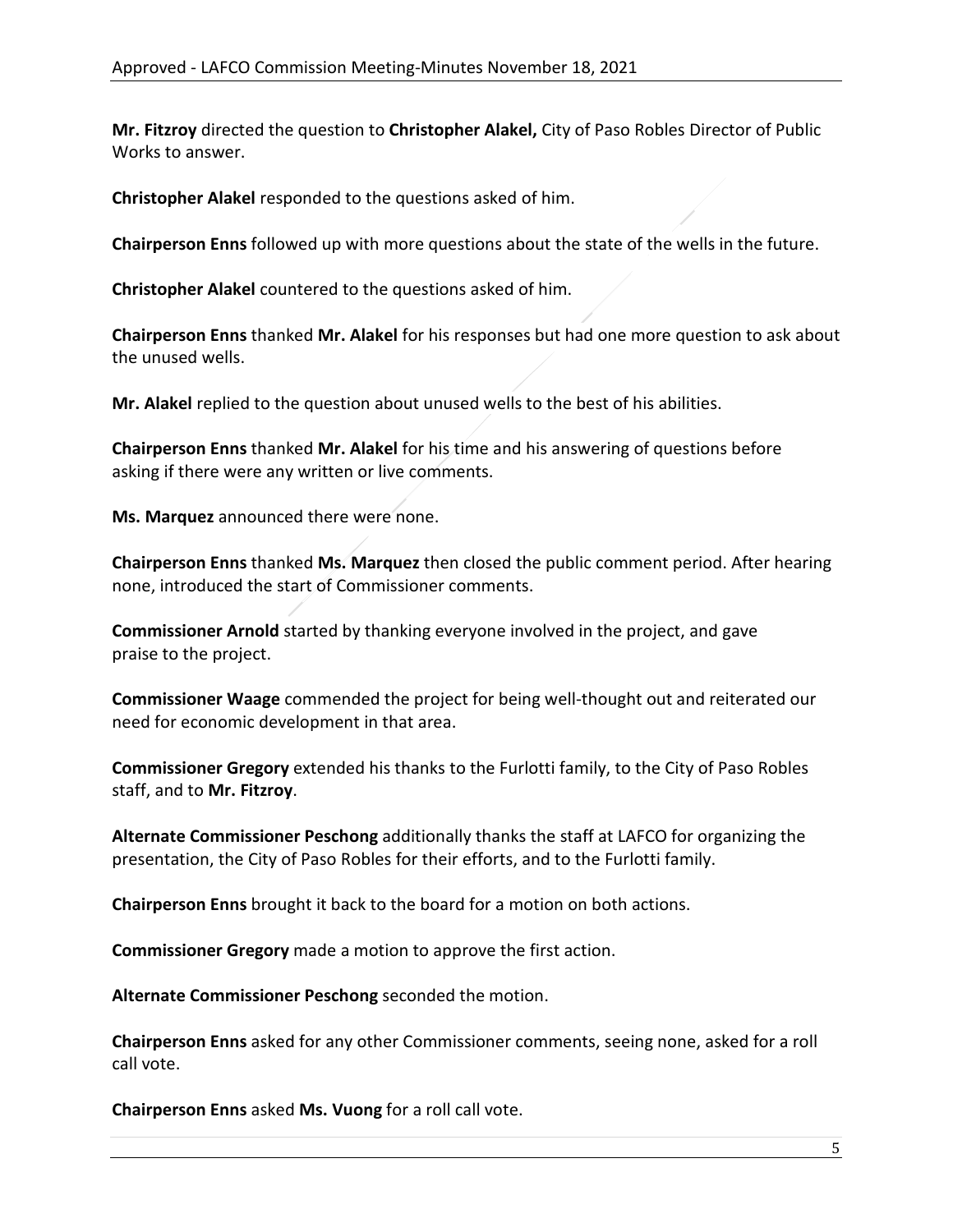| AYES: | Commissioners Gregory, Peschong, Arnold,      |  |
|-------|-----------------------------------------------|--|
|       | Jensen, Ochylski, Waage, and Chairperson Enns |  |

NAYS: None

ABSTAINING: None

The motion passed with a unanimous roll call vote.

**Chairperson Enns** moved towards asking for motions on action two.

**Mr. Pierik** shared his recommendation for the action which is to approve the resolution as contained in Attachment A to include the proposed sphere of influence and annexation to the City of Paso Robles and adopt the findings and factors shown in the agenda in the Staff Report with the conditions also contained in the Staff Report.

**Commissioner Gregory** made a motion approve the second action.

**Alternate Commissioner Peschong** seconded the motion.

**Chairperson Enns** asked **Ms. Vuong** for a roll call vote.

AYES: Commissioners Gregory, Peschong, Arnold, Jensen, Ochylski, Waage, and Chairperson Enns

NAYS: None

ABSTAINING: None

The motion passed with a unanimous roll call vote.

**B-2:** Sphere of Influence Amendment for the City of Morro Bay (Panorama Lots) LAFCO File No. 1-S-21

**Chairperson Enns** announced the agenda item and directed the subject matter to **Mr. Fitzroy** to talk about the topic.

**Alternate Commissioner Peschong** voiced his stepping out to bring **Commissioner Compton**  back in as regular Commissioner and him as alternate.

**Mr. Fitzroy** noted that due to hearing noticing issue and consultation with legal counsel the item was recommended for continuance, and that the item needed to be completely renoticed.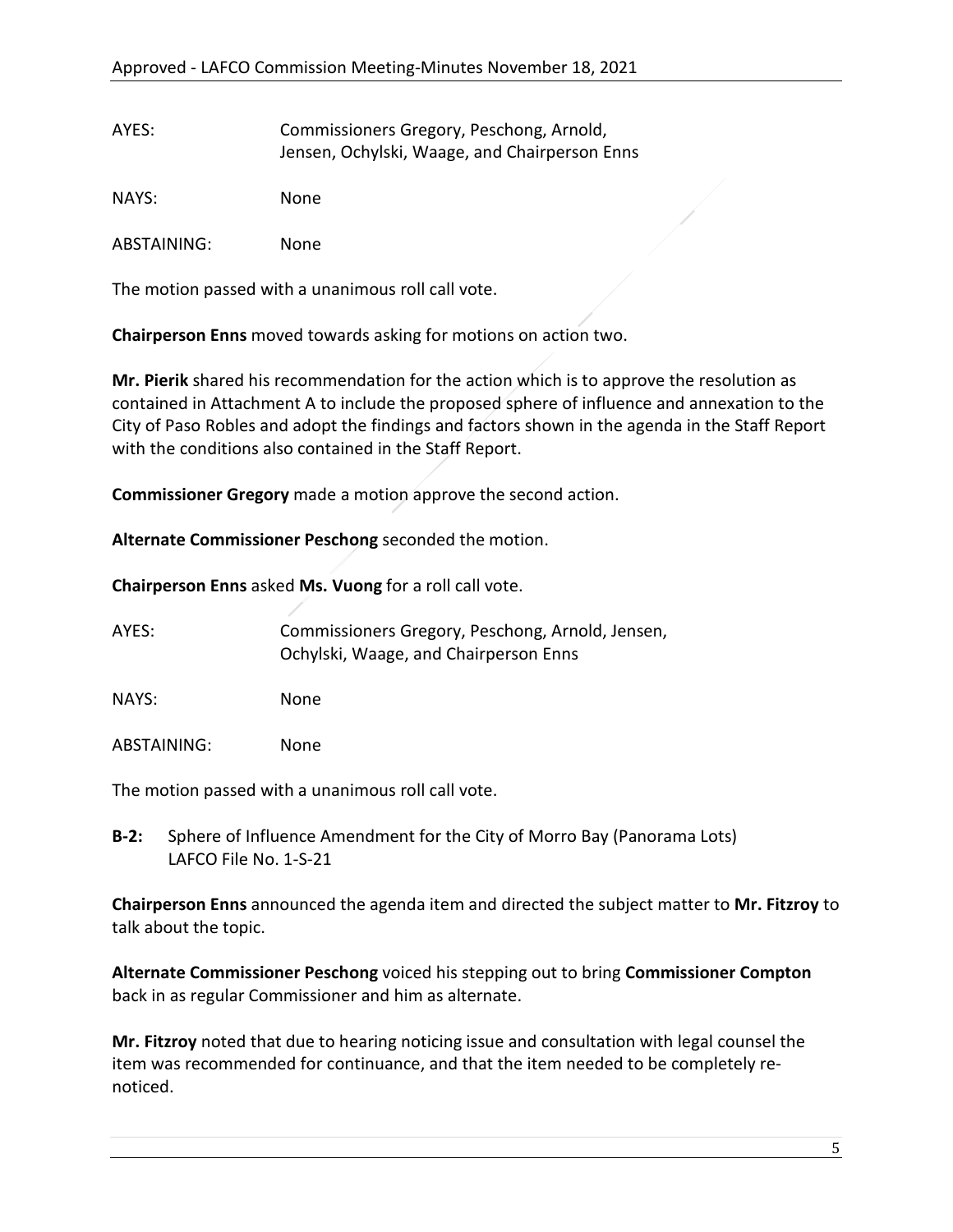**Mr. Fitzroy** continued by letting Commissioners know that they had to decide when to hear the item; followed by providing the Commissioners with a few hearing date options December 16, 2021, January 20, 2022, and February 17, 2022.

**Chairperson Enns** turned the decision over to the board to decide which day is best for them.

**Commissioner Arnold** asked for clarification about if there will be room on the December 16, 2021, agenda to talk about the item.

**Mr. Fitzroy** answered her question by letting her know that there is space.

**Commissioner Arnold** followed up by asking if there is room on the January 20, 2022, agenda to discuss the item.

**Mr. Fitzroy** answered her question and let her know space can be provided.

**Commissioner Arnold** posed one more question and asked if the item was time sensitive.

**Mr. Fitzroy** conveyed his communication with the City, noting that they understand the issue and that there is not necessarily a time target for sensitivity, other than just wanting to get it to the Commission.

**Commissioner Arnold** thanked **Mr. Fitzroy** for his timely answers.

**Commissioner Gregory** asked a question if the item was scheduled for December, would there be adequate time to deal with the responses?

**Mr. Fitzroy** answered by saying that there would be enough time.

**Chairperson Enns** opened the floor to public comment.

**Ms. Marquez** announced the receival of public comments that were sent to the Commissioners by email, and with two live public comment requests asking **Chairperson Enns** if he wanted her to start with live comments to which his response was yes.

**Carole Truesdale,** resident of Morro Bay, spoke up about the recommended continuance days and requested that the item be continued for the January 20 date.

**Kristen Headland,** resident of Morro Bay, also announced her suggestion to move the recommended continuance item to the January 20 or February 17 dates.

**Chairperson Enns** asked **Ms. Marquez** if there were any public comments requests, after hearing none, brought it back to the Board to make a motion.